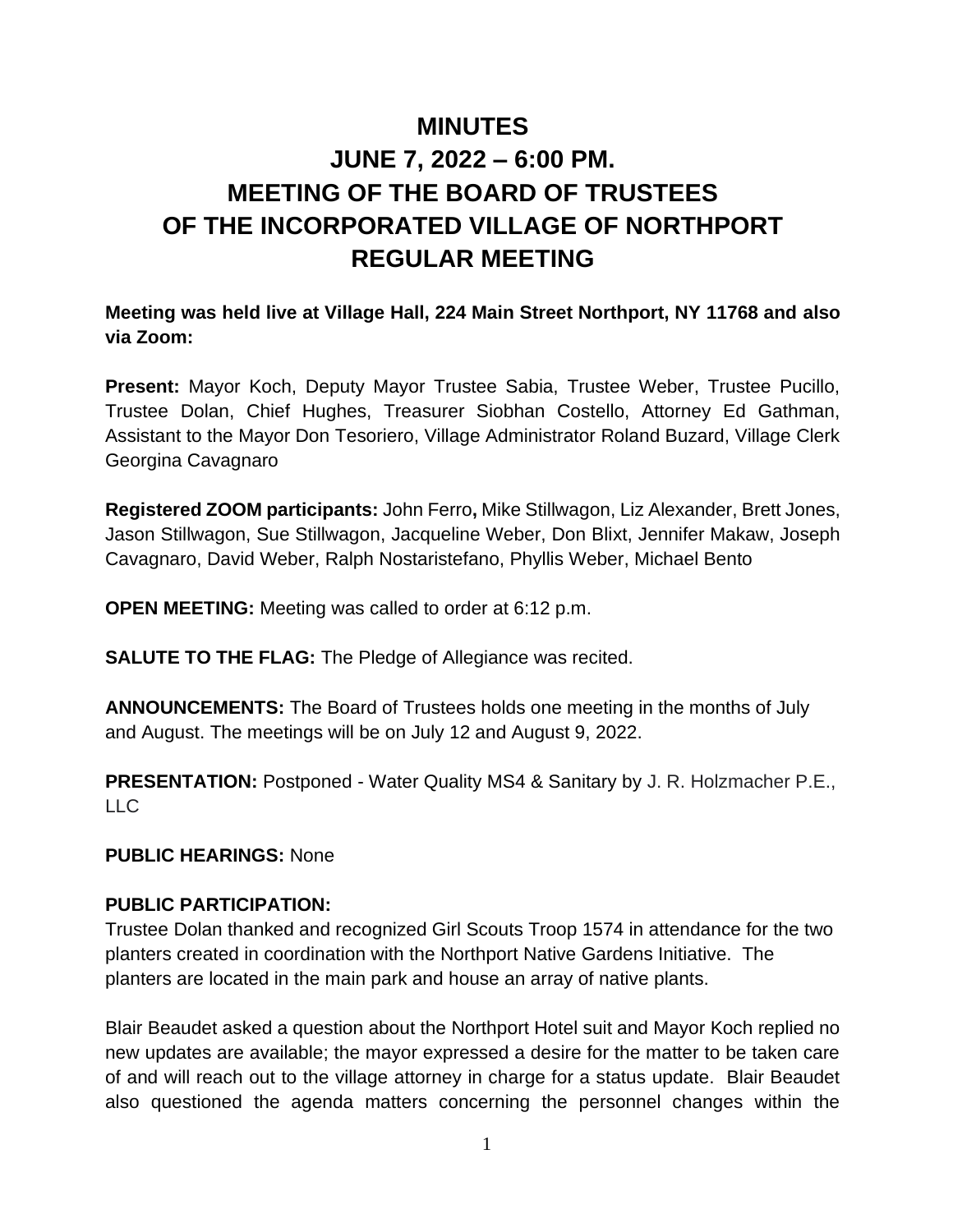Treasury Department following the retirement of Treasurer Len Marchese and promotion of now Treasurer Siobhan Costello. As explained by Mayor Koch, Len Marchese is to be brought in as a consultant for the Village of Northport (warranting board approval) in municipal financing for the next year. Len Marchese will only serve as an advisor, not as a permanent role within the Treasury Department. Mayor Koch assured the board that Len Marchese would only be able to do what the collective governing board approves. Blair Beaudet then asked about the Chief of Police's new contract, pointing out that the public has not been granted permission to view the details of the proposed contract prior to this meeting's scheduled vote. Mayor Koch, in response to Blair Beaudet's past FOIL request, stated that she did not feel it was warranted to release a contract as it was being negotiated. Blair Beaudet reminded the Board that they represent/work for the people of Northport and feels that large expenditures such as the contract in question should be more transparent with the public. Mayor Koch stated that contractual negotiations are done in Executive Sessions.

Nicole Carey asked for a follow-up on the village traffic study. Mayor Koch spoke with Assistant to the Mayor Don Tesoriero and they are planning to have a meeting with the village engineer Tony Zalak to go over proposals. Mayor Koch shared her idea which is to close the entrance/exit on Woodbine Avenue. A meeting with the engineers to determine feasibility of the shared proposal. Mayor Koch assured that there would not be another traffic study following Nicole Carey's concern.

Marge Beaudet referred back to Blair Beaudet's question about the details of the Chief of Police's contract, further emphasizing that the public should have the right to know. Marge Beaudet, after Mayor Koch asked for a specific question, asked how much the contract would be costing the village/taxpayers. Mayor Koch revealed that the Chief of Police's proposed salary for 2022 is \$249,500. The total cost to the village for the year 2022 with pension, medical and all other benefits included is \$403,994. By the end of the four year contract, Trustee Sabia disclosed the Chief of Police's salary would be upwards of \$307,000 with a total cost to the village (according to Mayor Koch) of \$455,193.76. Marge Beaudet asked whether this new contract would make the Chief of Police the highest paid in the state to which Mayor Koch stated it would not. Mayor Koch expressed her praise and respect for Chief Hughes. Trustee Weber continued off Mayor Koch and gave more detail on Chief Hughes' employment with expectations for a pay raise. Trustee Weber acknowledged the "astonishing number" but rationalized based on precedent the need to fairly compensate the Chief of Police. Marge Beaudet referred to the economic hardship's residents are experiencing and believes this is a lot of money for the village to be spending.

Effie Huber continued off of Marge Beaudet's sentiments and asked the board, when making these kinds of spending decisions, to "tighten the belt" and take every resident's situation into consideration.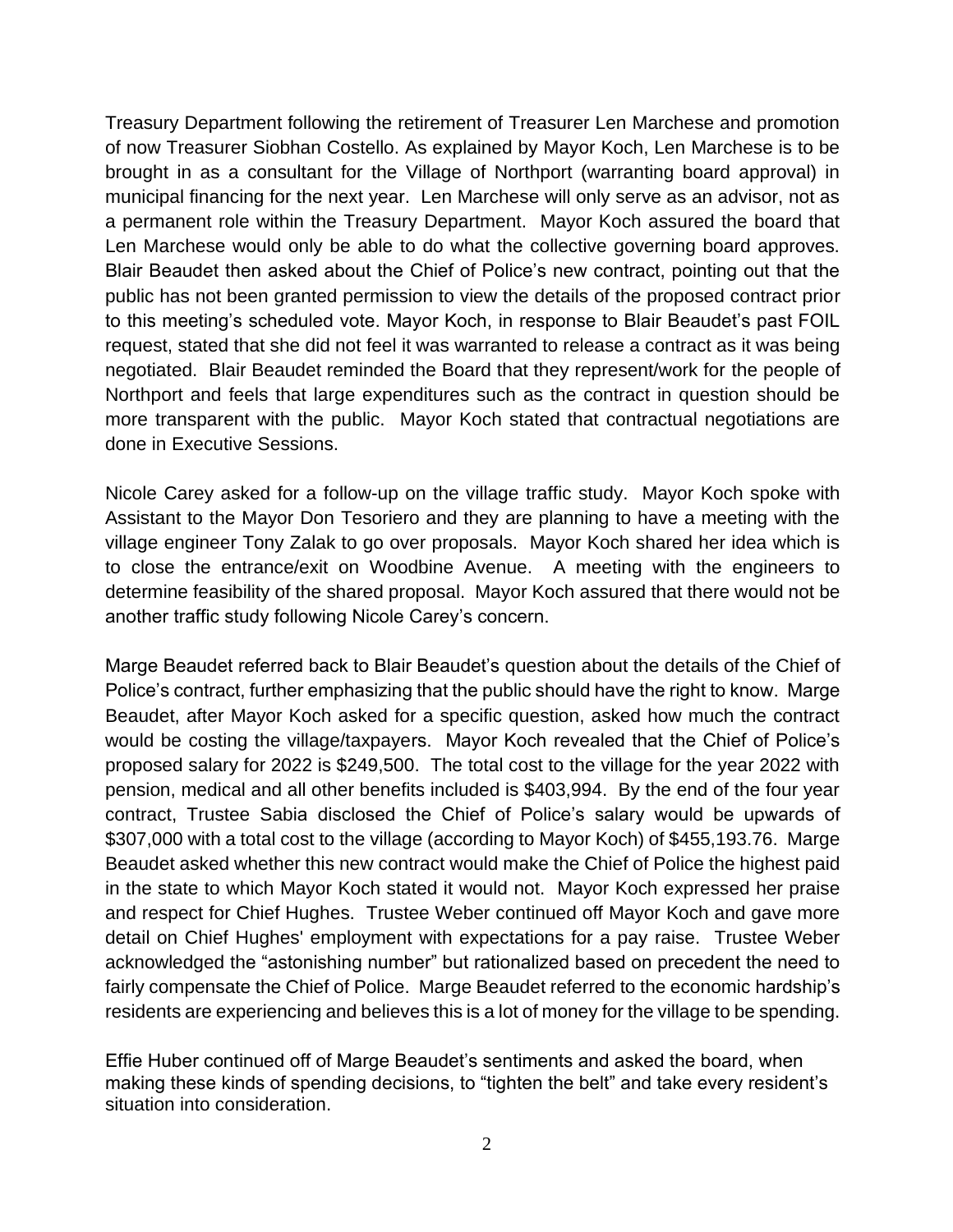Cheryl Chitayat spoke to the board regarding the ongoing redtail hawk attacks and the damage it has done to her friend on May 25, 2022. Cheryl Chitayat presented images to the board while describing the medical attention her friend required. The redtail hawk attacks have been going on for two plus years, Cheryl Chitayat asked where the USDA Wildlife Service is now after relocating a redtail hawk in August of 2021 yet the attacks continue today. In at least the past year, 12 people have gone to the emergency room as a result of the hawk attacks. Mayor Koch discussed the previous plans with the DEC to remove the nest that were halted after finding chicks in the nest. Chief Hughes informed that there had not been an attack since the May 25th incident and that a redtail hawk had been found hit by a car on Church Street but it is unclear if this is the same hawk responsible for the attacks. The DEC is onboard with removing the nest once the chicks are able to leave the nest on their own, possibly in August or September. Cheryl Chitayat advised not to wear shiny earrings walking down Main Street as it is believed to be what attracted the hawk.

Doug Roberts shared his support for the Chief of Police's new contract. Doug Roberts believes that the police force is the best thing the village pays for and even supports having his taxes increased to pay for the Chief of Police's raise. Doug Roberts believes that the new contract is reasonable but wishes the public was made aware of the details prior to the scheduled vote; Mayor Koch stated the board will take contract-transparency measures into consideration. Doug Roberts expressed his gratitude for the Northport Police Department and his support for having officers play a stronger role in protecting our schools. Afterwards, Doug Roberts asked whether there would be a budget increase in the Treasury Department surrounding the topic of Len Marchese; the Treasury Department budget has instead gone down. Lastly, Doug Roberts asked for an update on the basketball court to which Mayor Koch disclosed talks with the Town of Huntington are still ongoing and pending approval.

Josephine Rizzoni asked about Len Marchese, citing campaign promises of replacing Len Marchese as treasurer with someone of equal qualifications as a full-time employee. Mayor Koch expressed the need to do what is right for the village and keep Len Marchese as a consultant to assist in matters such as the upcoming Highway Department labor negotiations. Trustee Dolan emphasized that the board is still in a transitioning state with many large projects underway, and it is not unusual for a municipality to have previous employees as advisors. Trustee Dolan believes having Len Marchese stay with the village in this consultant role will benefit the village in the future. Trustee Weber too is now supportive of the motion to hire Len Marchese. Trustee Pucillo made a statement in opposition to the aforementioned motion and expressed the need to remain transparent, follow through on campaign promises, and to have faith in the capabilities the board has in executing its duties in the village's best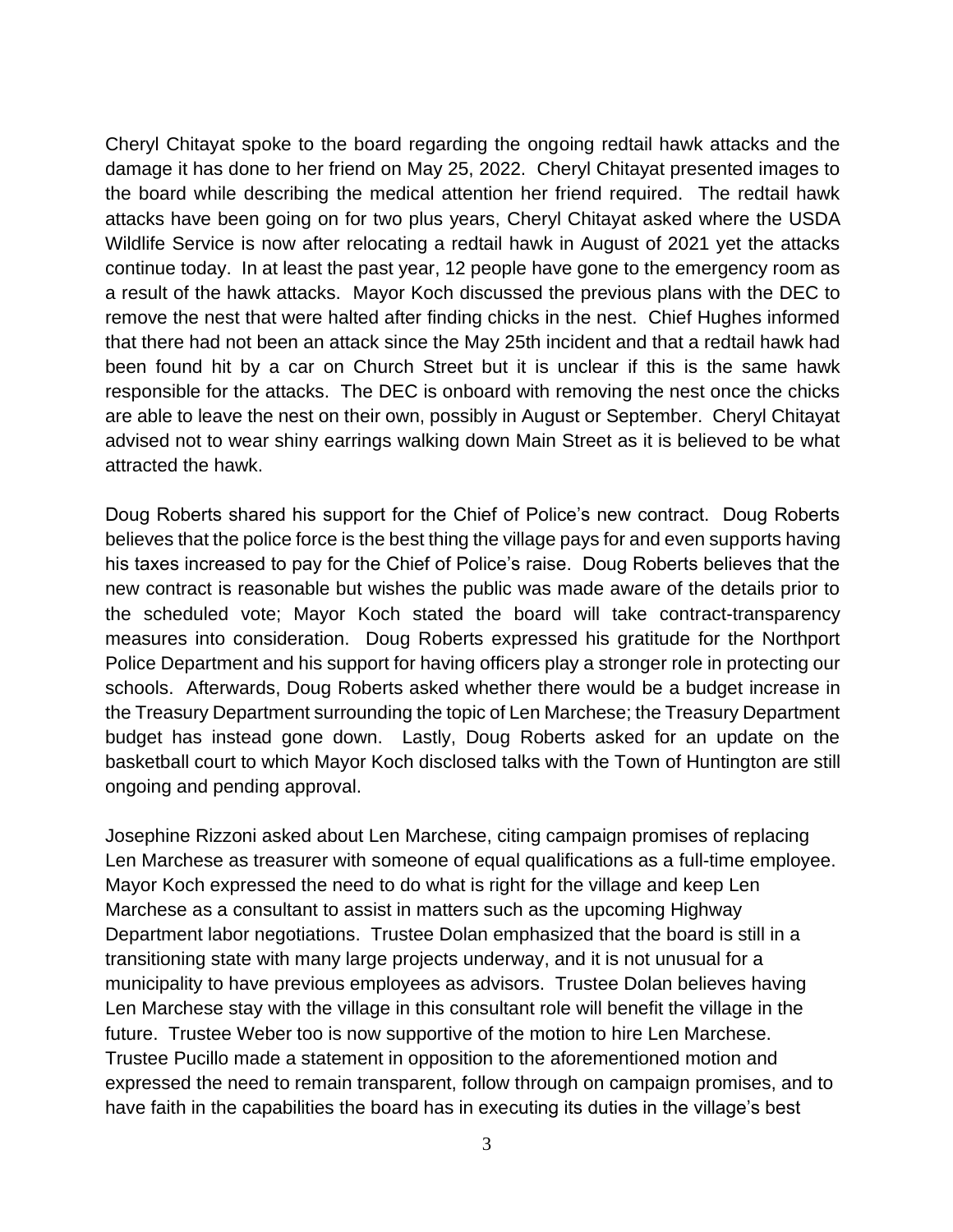interest. Trustee Pucillo also expressed his opposition to the resolution regarding Chief Hughes' proposed contract. Trustee Pucillo voiced the need to separate the position of police chief from the individual when deciding fair compensation in relation to both the employed and the village taxpayer. Trustee Sabia also voiced his opposition to the resolution regarding hiring Len Marchese as a consultant. Trustee Sabia wants to know what the village is going to get paying \$35,000 for possibly four hours a week of work. Over-budgeting practices, underspending to potentially pocket more money out of the village by Len Marchese, and the handling of the Plank house expenses are some reasons Trustee Sabia shared in opposition to the resolution. Trustee Sabia talked on the credentials of all the sitting board members and village officials to show that the Village of Northport is more than capable to operate efficiently without Len Marchese's guidance.

Harvey Spencer raised a question about a cap to Len Marchese's salary with the hourly rate provision of \$185. Mayor Koch stated this hourly rate is for work outside the scope of his one-year employment for projects at the board's request.

Jackie Achee spoke on potentially adding turning arrows to the traffic lights at Waterside Avenue and Vernon Valley where it crosses 25A. Since 25A is a state road, the matter would need to be brought to the State Highway Department's attention. Trustee Sabia informed that there is an office in Hauppauge Jackie Achee can contact.

Cathy Josephson informed the audience that Northport is rated one of the top places to live in the state and, in relation to discussions on the Village Police Department, vocalized her belief in safety being the number one priority that should not be jeopardized.

Gina Paveglio informed the board that the redtail hawk has taken residency on Washington Place to which Mayor Koch attested that there is a growing hawk population in Northport so it is uncertain if this is the same hawk responsible for the attacks.

#### **BOARD APPROVAL OF WARRANT:**

On the motion of Trustee Weber and seconded by Trustee Sabia the following warrant was unanimously approved.

Fiscal Year 2022/2023 General Fund bills in the amount of \$135,726.13

On the motion of Trustee Sabia seconded by Trustee Weber the following warrant was unanimously approved.

Fiscal Year 2022/2023 Sewer Fund bills in the amount of \$12,283.90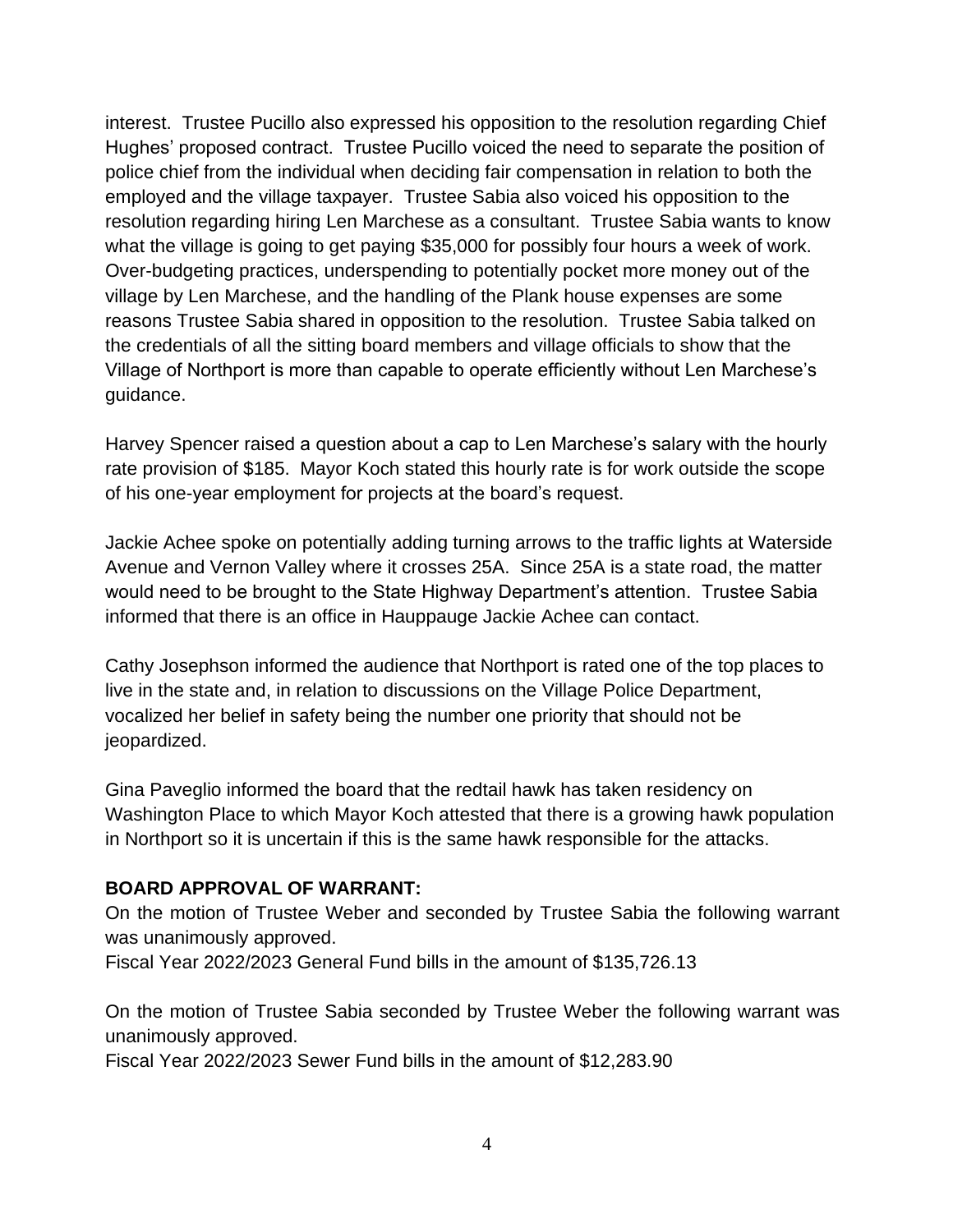On the motion of Trustee Sabia and seconded by Trustee Dolan the following warrant was unanimously approved. General Utility Bills 5/31/22 in the amount of \$2,264.04

On the motion of Trustee Sabia and seconded by Trustee Weber the following warrant was unanimously approved.

Sewer Utility Bills 5/31/22 in the amount of \$309.63

On the motion of Trustee Sabia and seconded by Trustee Dolan the following warrant was unanimously approved.

Fiscal Year 2022/2023 Payroll week 5/20/22 General Fund \$254,548.04

On the motion of Trustee Sabia and seconded by Trustee Dolan the following warrant was unanimously approved.

Fiscal Year 2022/2023 Payroll week 5/20/22 Sewer Fund \$15,156.39

On the motion of Trustee Weber and seconded by Trustee Sabia the following warrant was unanimously approved.

Fiscal Year 2022/2023 Payroll week 6/3/22 General Fund \$352,295.15

On the motion of Trustee Sabia and seconded by Mayor Koch the following warrant was unanimously approved.

Fiscal Year 2022/2023 Payroll week 6/3/22 Sewer Fund \$16,106.97

#### **BUSINESS/COMMISSIONERS REPORTS:**

Trustee Dolan thanked the Girl Scouts Troop 1574 for the planters and promised the board will all go down and admire them. Beach and park operations are running smoothly into the summer season. The wellness and yoga programs have started Saturday mornings; a fitness class will begin in a few weeks. Grant paperwork was processed with DASNY for the basketball court. The Town of Huntington has issued a preliminary set of plans with a couple of spec related questions. Trustee Dolan continues to stay on top of the latest developments to keep the basketball court project moving forward. Trustee Sabia asked about the Town of Huntington condemning the bathrooms to which both Mayor Koch and Trustee Dolan assured does not interfere with plans for the basketball court.

Trustee Pucillo mentioned complaints concerning trash collection on Main Street; trash was being left in clear plastic bags not in proper receptacles which is against village code. In two weeks, flyers will be sent out to inform residents and then enforcement will begin. Trustee Pucillo spoke on how the tragic events in Buffalo and Uvalde will affect public safety procedures in the village. Judge Biunno sent a letter concerning public safety in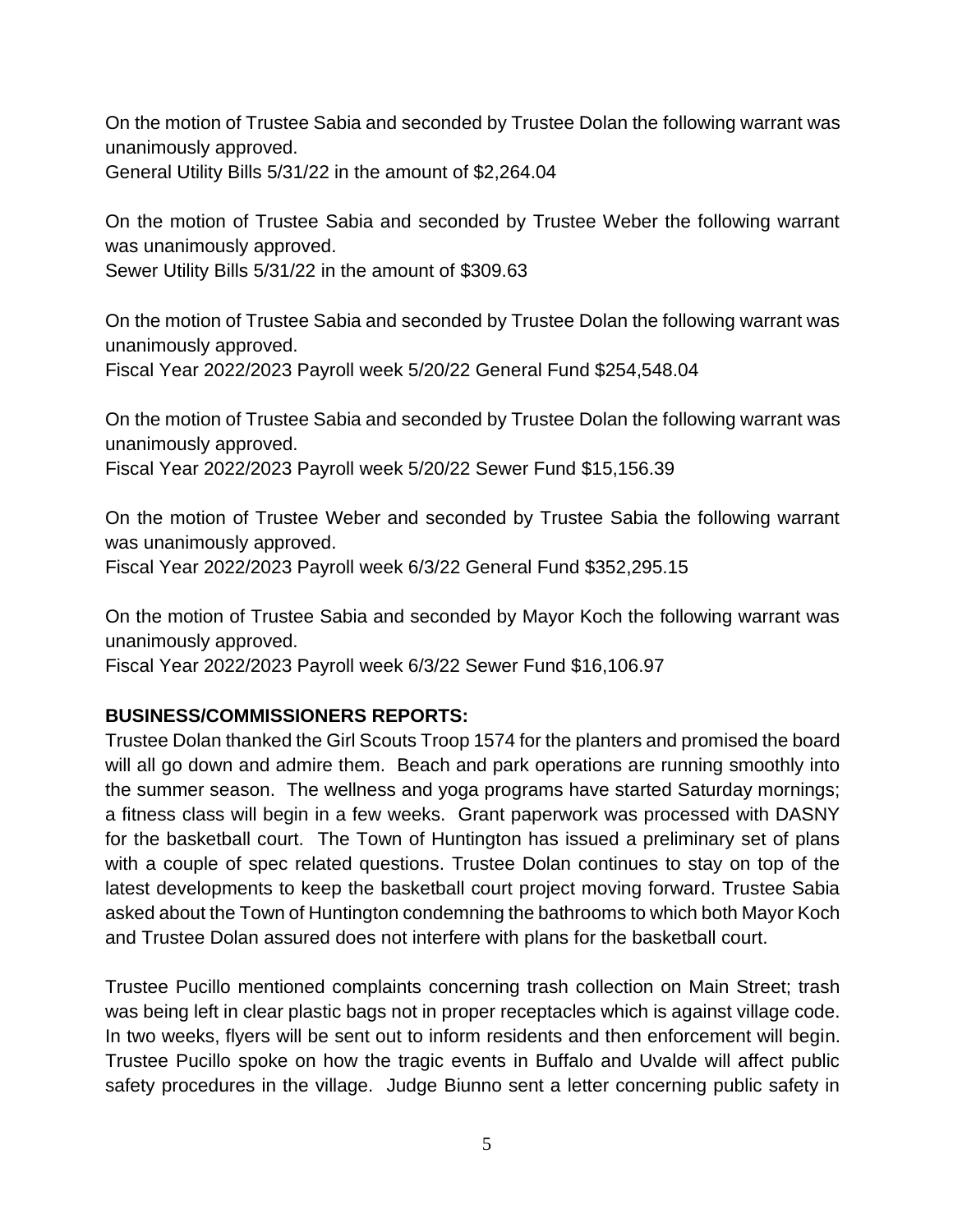court proceedings and public meetings. Trustee Pucillo and Mayor Koch met with Chief Hughes to conduct threat assessments following the Department of Homeland Security heightened alert for security in relation to the behavioral characteristics of the mass shooting incidents. Trustee Pucillo talked about the need for access control for Village Hall. In the near future, officers will be stationed in Village Hall to perform searches with metal detectors for incoming personnel. In the long term, Trustee Pucillo discussed looking into the installation of a magnetometer that individuals will walk through for greater search capabilities. Chief Hughes is researching locks for doors in Village Hall to further restrict immediate access to certain areas as well as partitions to safely separate employees from the general public. Village Hall will still be open to the public just with more safety precautions and restricted access in place. The Police Department has conducted active shooter training and is prepared for any circumstance of that nature. The Police Department is also prepared to effectively protect the summer events planned in the village. Trustee Sabia asked Chief Hughes whether all police officers are familiar with the layout of Ocean Avenue and the Brosnan Building in the event something were to happen. Chief Hughes assured that officers are given tours on an annual basis with the local schools to address this concern. Chief Hughes is also a certified active-shooter threat instructor and simulations were run in the Ocean Avenue School with all of the officers.

Trustee Weber talked about the Bluff Point Sewer Project meeting and the scheduling of another one with homeowners to address their concerns. Trustee Weber expressed his disappointment with the Architectural Board for allowing Haven Gallery to be painted black for it does not match the building nor the color palette of neighboring structures; Mayor Koch voiced her displeasure to the chairman as well. Boating season has officially begun therefore parking and garbage pickup is of greater concern.

Trustee Sabia informed that the Highway Department has been busy painting roads and parking spots, weather permitting early in the mornings. Tree work continues at Whispering Fields where sidewalk repairs need to be done. Trustee Sabia knocked on the doors of Lisa Drive to suggest ideas with community input on addressing the poor state of the sidewalks. Trustee Sabia came up with two suggestions: 1) remove sidewalks on the northside and plant grass while cutting all of the trees down on the southside and put new sidewalks while planting less-disruptive trees along it or 2) remove sidewalks on both sides of the street and leave the trees as they are. Of the people Trustee Sabia talked to, 75% were for taking down the trees and fixing the sidewalks whereas 25% were opposed to taking down the trees. Trustee Sabia does not want to negatively affect home values and plans to have a community meeting later in the Summer to get the input of the residents on Lisa Drive. The residents complained about individuals speeding in the area which prompted Trustee Sabia to contact Chief Hughes and have a police officer parked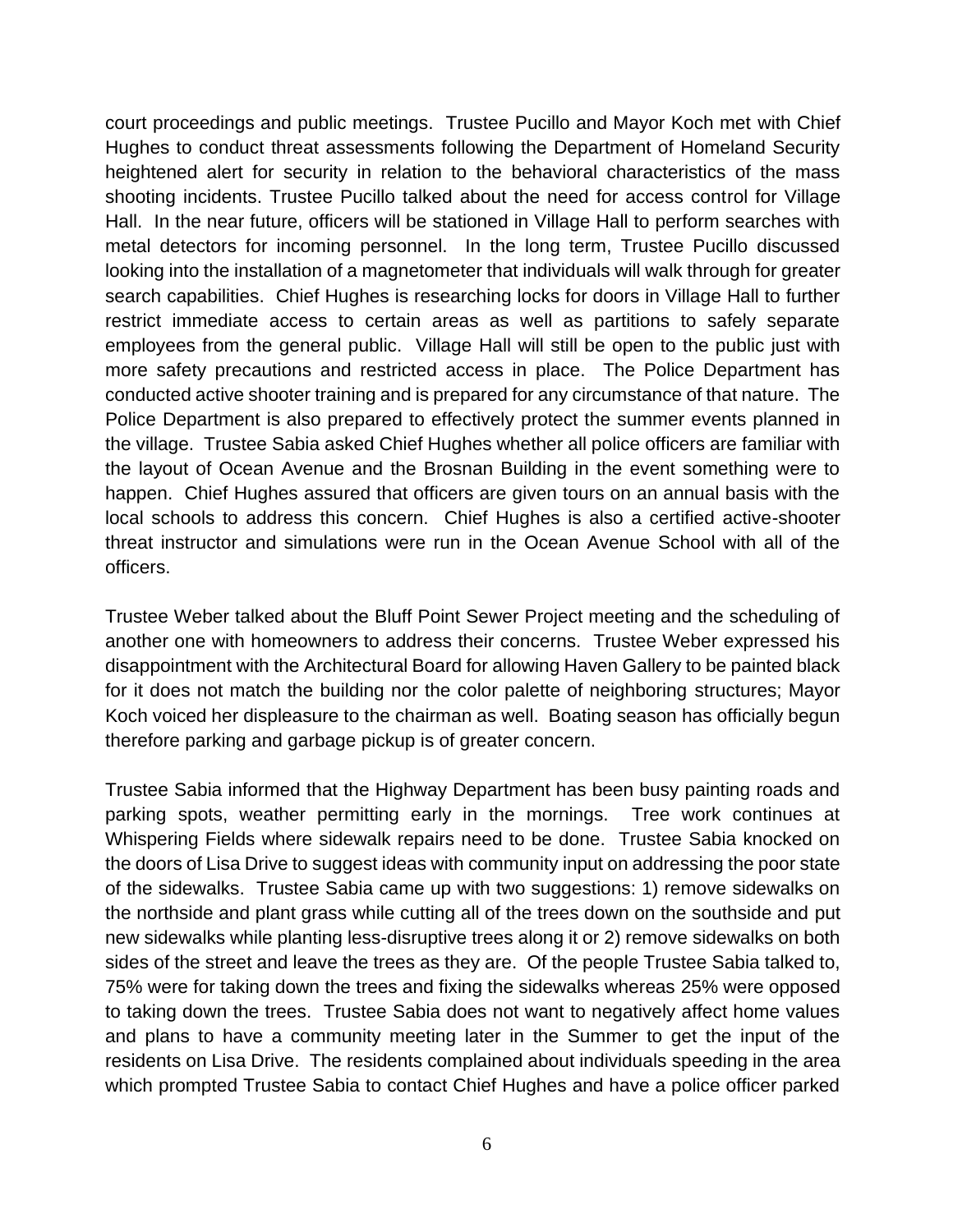in the area to stop it. Trustee Sabia asked for patience with regard to sidewalk repair/complaints for it is a village wide issue that takes time working on a street-by-street basis. The Highway Department is working hard around the village tending to all the duties required of them.

**TREASURER REPORT:** Treasurer Siobhan Costello reported the Treasury department has been working with the Auditors. Audit should be completed in August.

**CHIEF OF POLICE REPORT:** Nothing to report

## **CORRESPONDENCE:** None

**REQUESTS:** Northport Chamber of Commerce is requesting permission to cover parking meters throughout the Village from November 25, 2022 – January 2, 2023.

## **RESOLUTIONS:**

On the motion of Trustee Dolan and seconded by Trustee Sabia the following resolution was unanimously approved.

## **RESOLUTION 2022 – 132 ~ APPROVAL OF THE MAY 17, 2022 MINUTES**

**BE IT RESOLVED:** The minutes of the May 17, 2022 meeting are hereby accepted.

On the motion of Mayor Koch and seconded by Trustee Pucillo the following resolution was unanimously approved.

## **RESOLUTION 2022 - 133 ~ NYHART**

**BE IT RESOLVED:** The Mayor is hereby authorized to sign an agreement with NYHART to provide actuarial services in accordance with GASB 75, fiscal year ending February 28, 2022 in an amount not to exceed \$3500.00.

 **FURTHER RESOLVED:** This is a type II action pursuant to 6 N.Y.C.R.R. section 617.5 C (24) and, therefore, no further SEQRA review is required.

## **RESOLUTION 2022 – 134 ~ TO AUTHORIZE THE MAYOR TO EXECUTE A PROFESSIONAL SERVICES AGREEMENT WITH LEONARD MARCHESE, MBA, CPA IN AN ANNUAL RETAINER AMOUNT OF \$35,000;**

**WHEREAS:** the Village seeks to retain professional assistance in regards to the financial operation of the Incorporated Village of Northport (the Village); and

**WHEREAS**: The prior retired treasurer has significant experience and knowledge of the business and accounting operations of the Village, and this experience will be invaluable for the continued efficient operation of the Village and

**WHEREAS:** Leonard Marchese, has submitted a proposal that is acceptable to all parties;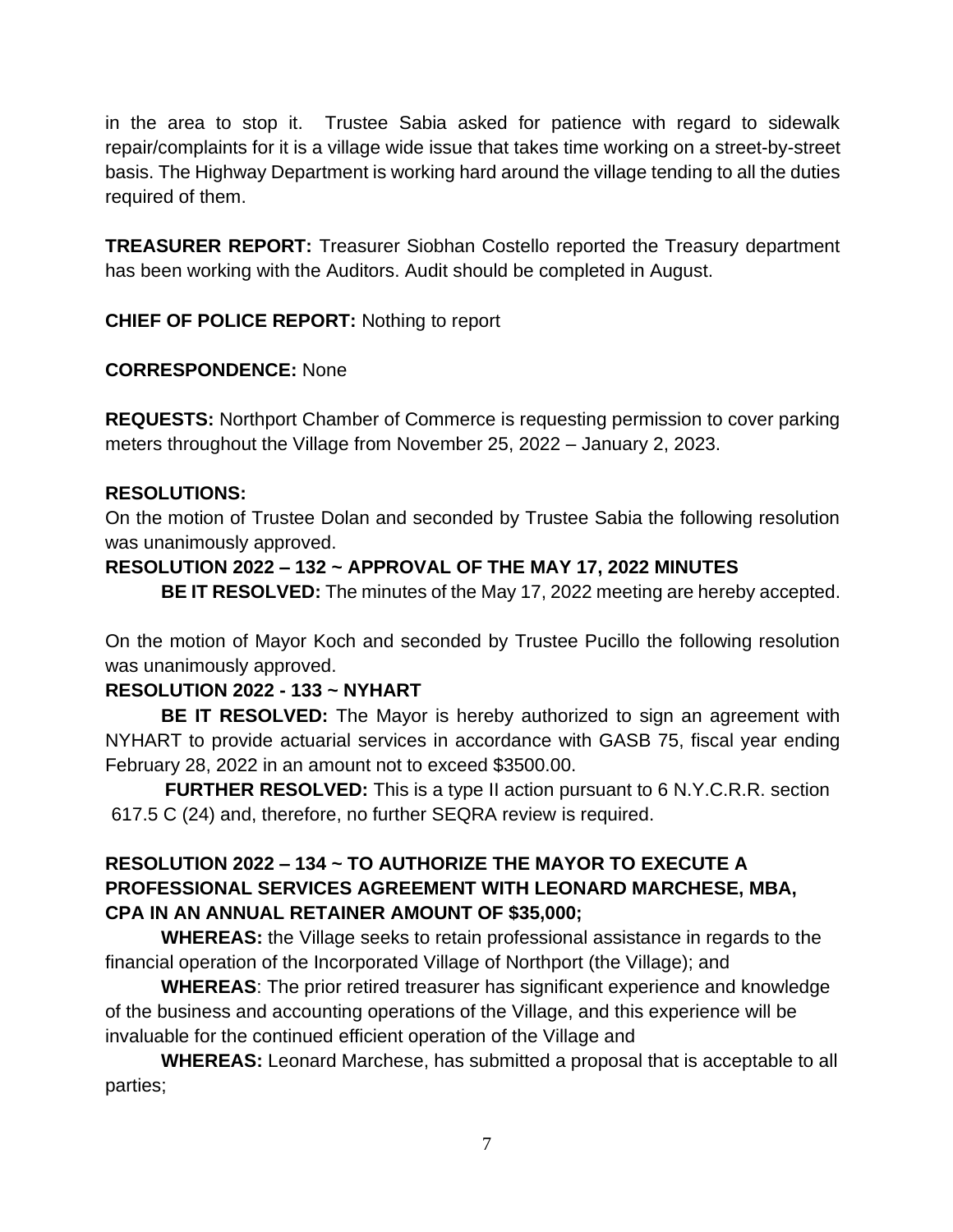**NOW THEREFORE BE IT RESOLVED:** The Village mayor is hereby authorized to execute a professional services agreement with Leonard Marchese in the amount of \$35,000 annually as further detailed in such agreement; and

**FURTHER RESOLVED:** that if the Village, via the Mayor, determines that if additional services are required, the Mayor is authorized with board consent to engage the consultant for the additional tasks on a fee for service basis of \$185.00 per hour without further authorization as detailed in the agreement.

**FURTHER RESOLVED:** This is a type II action pursuant to 6 N.Y.C.R.R. section 617.5, and, therefore, no further SEQRA review is required.

|                             | Aye        | <b>No</b>  | Abstain | Absent |
|-----------------------------|------------|------------|---------|--------|
| <b>Trustee Dolan</b>        | V          |            |         |        |
| <b>Trustee Pucillo</b>      |            | $\sqrt{ }$ |         |        |
| <b>Trustee Weber</b>        | $\sqrt{ }$ |            |         |        |
| <b>Trustee/Deputy Sabia</b> |            | $\sqrt{ }$ |         |        |
| Mayor Koch                  | ν          |            |         |        |

Roll call vote: Resolution passes

## **RESOLUTION 2022 – 135 ~ POLICE CHIEF CONTRACT**

**BE IT RESOLVED:** The Mayor is hereby authorized to execute an employment agreement between Christopher Hughes and the Village regarding his engagement as Chief of Police of the Northport Police Department with terms and provisions as approved by the Village Board of Trustees and subject to approval as to form and content by the Village Attorney, and

**BE IT RESOLVED:** The Village Board hereby authorizes the employment agreement between Police Chief Christopher Hughes and the Village of Northport contract date 6/7/22.

Roll call vote: Resolution passes

|  | Aye | <b>No</b> | Abstain | Absent |
|--|-----|-----------|---------|--------|
|--|-----|-----------|---------|--------|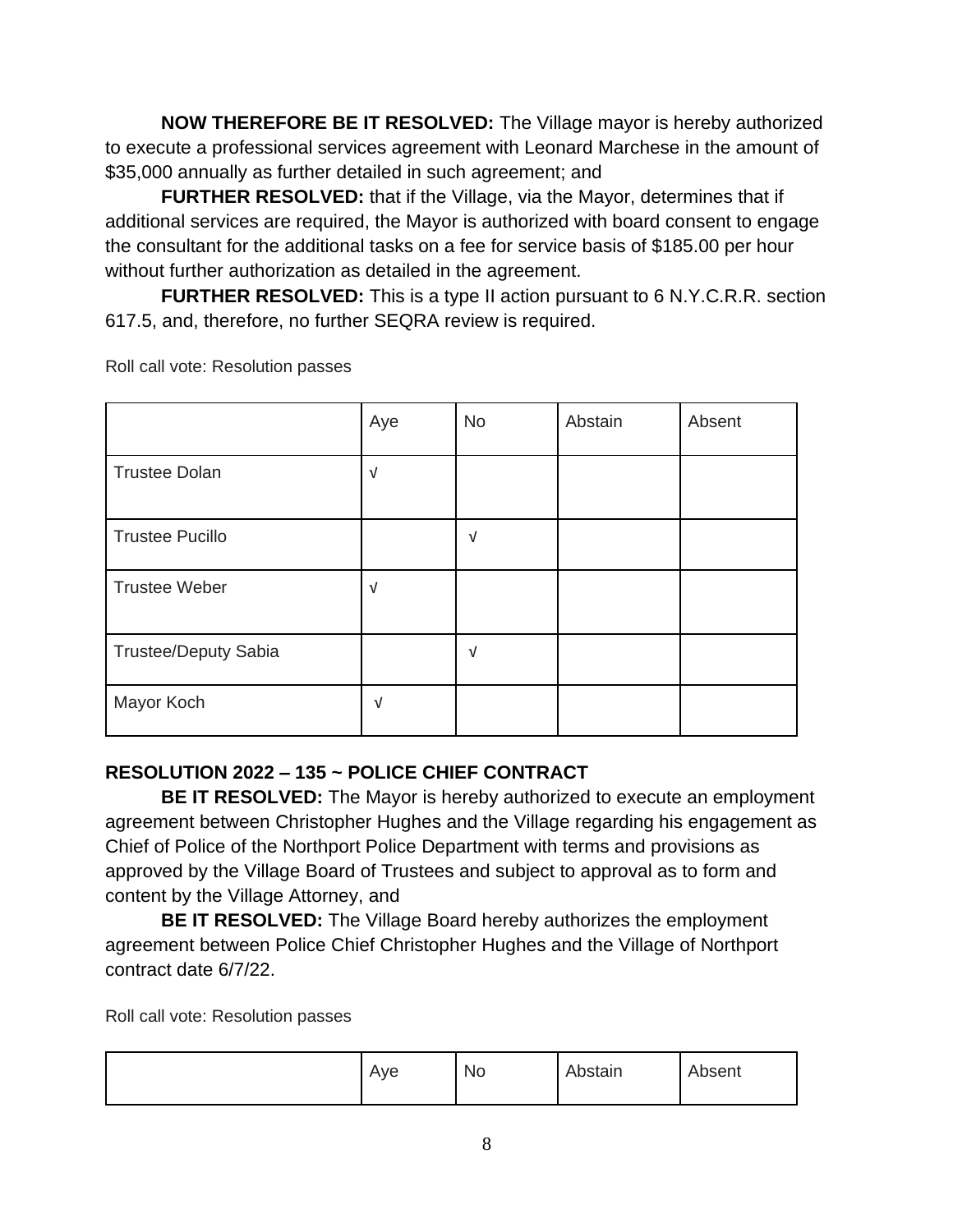| <b>Trustee Dolan</b>        | ν |   |   |  |
|-----------------------------|---|---|---|--|
| <b>Trustee Pucillo</b>      |   | ν |   |  |
| <b>Trustee Weber</b>        | V |   |   |  |
| <b>Trustee/Deputy Sabia</b> |   |   | V |  |
| Mayor Koch                  | ν |   |   |  |

On the motion of Trustee Sabia and seconded by Trustee Dolan the following resolution was approved, Trustee Weber abstained.

#### **RESOLUTION 2022 – 136 ~ PROMOTION**

**BE IT RESOLVED:** Highway employee Jason Stillwagon is hereby promoted to the position of AEO**,** effective immediately at the annual salary and other conditions of employment, pursuant to the collective Bargaining Agreement between the Village of Northport and Local 342, Long Island Public Service Employees.

On the motion of Trustee Sabia and seconded by Trustee Dolan the following resolution was unanimously approved.

#### **RESOLUTION 2022 – 137 ~ PROMOTION**

**BE IT RESOLVED:** Highway employee Harry Kightley-Sutter is hereby promoted to the position of AEO, effective immediately at the annual salary and other conditions of employment, pursuant to the collective Bargaining Agreement between the Village of Northport and Local 342, Long Island Public Service Employees.

On the motion of Trustee Sabia and seconded by Trustee Dolan the following resolution was unanimously approved.

#### **RESOLUTION 2022 – 138 ~ PROMOTION**

**BE IT RESOLVED:** Highway employee Kevin Coiscou is hereby promoted to the position of AEO, effective immediately at the annual salary and other conditions of employment, pursuant to the collective Bargaining Agreement between the Village of Northport and Local 342, Long Island Public Service Employees.

On the motion of Trustee Sabia and seconded by Trustee Weber the following resolution was unanimously approved.

#### **RESOLUTION 2022 – 139 ~ ONLINE AUCTION CONTRACT**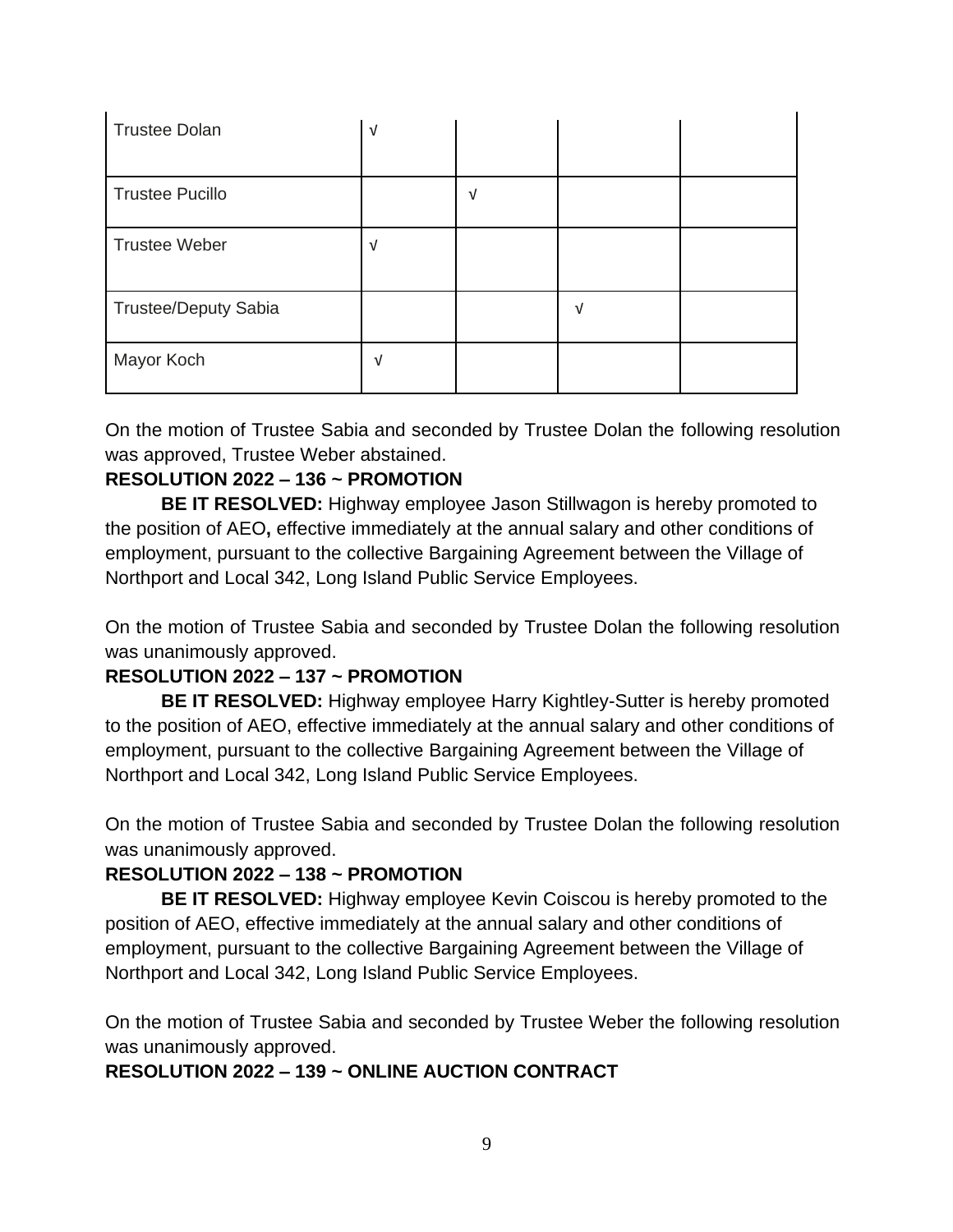**BE IT RESOLVED:** That the Mayor is hereby authorized to sign a contract with Auctions International for the disposal of items designated as surplus by the Board of Trustees.

**FURTHER RESOLVED:** this is a Type II action pursuant to 6 N.Y.C.R.R. §617.5(c) and, therefore, no further SEQRA review is required.

On the motion of Trustee Sabia and seconded by Trustee Pucillo the following resolution was unanimously approved.

## **RESOLUTION 2022 – 140 ~ SURPLUS & EQUIPMENT**

**WHEREAS:** The Fire Commissioner has determined that Engine 294-1988 FMC **Mack – VIN 1M2H144CHM001283**

Which is property of the Incorporated Village of Northport has reached the end of its useful life with the Northport Fire Department and,

**WHEREAS:** the Village will auction this vehicle off with Auction International Inc. and;

**FURTHER RESOLVED:** That if said vehicle is not auctioned off within 30 days the vehicle will be donated to the Terry Farrell Foundation.

On the motion of Trustee Sabia and seconded by Trustee Weber the following resolution was unanimously approved.

# **RESOLUTION 2022 – 141 ~ SEASONAL HIRING**

 **BE IT RESOLVED:** Amelia Smith is hereby hired for the seasonal position of gate attendant for the Incorporated Village of Northport.

 **BE IT FURTHER RESOLVED:** Amelia Smith will work no more than 40 hours a week at a rate of pay of \$15.00 per hour and

**WHEREAS:** Hiring of employees is a Type II action pursuant to 6 N.Y.C.R.R. Section 617.5(c)(26), and, therefore no further SEQRA review is required.

On the motion of Trustee Sabia and seconded by Trustee Weber the following resolution was unanimously approved.

# **RESOLUTION 2022 – 142~ POLICE DEPARTMENT TRAINING**

**BE IT RESOLVED:** The Village Board authorizes the Chief of Police to attend the International Association of Police Training Conference to be held in Dallas, Texas during the week of October 15th to October 18th 2022. The cost of the training and lodging not to exceed \$ 3,500.00.

On the motion of Trustee Dolan and seconded by Trustee Weber the following resolution was unanimously approved.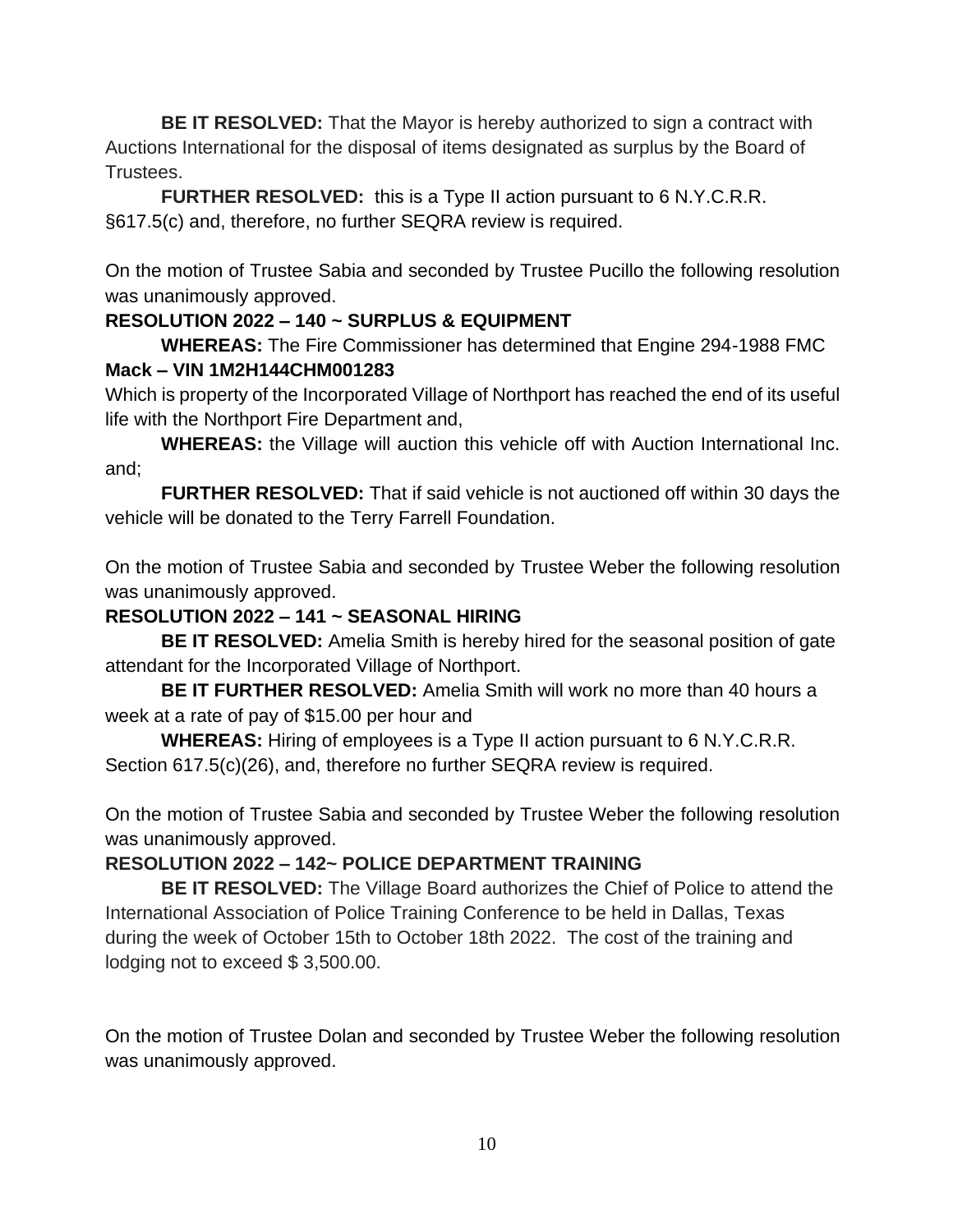## **RESOLUTION 2022 – 143 ~ TO PROVIDE MEDICAL BENEFITS TO DOMESTIC PARTNERS**

**WHEREAS:** the Village of Northport currently provides health insurance to its employees and their families through NYSHIP, and

**WHEREAS:** the Village of Northport treats all employees equitably; and

**WHEREAS:** the Village of Northport desires to recognize Domestic Partners of unmarried employees for purposes of providing health insurance; and

**WHEREAS:** administering benefits to registered domestic partners is legal in New York State; and

**WHEREAS**, determining eligibility for an employee shall be done as per the criteria established by New York State Employee Benefits Division and by sworn affidavit filed with the State of New York declaring that both partners:

- Are 18 years or older;
- Are unmarried and not related in a way that would bar marriage in the State of New York;
- Have a close or committed personal relationship;
- Are living together and have been living together on a continuous basis;
- Are registered with the State of New York as domestic partners;
- Have not terminated the domestic partnership;
- Have been in a partnership for at least six (6) months and are able to provide proof of residency and financial independence.

**WHEREAS:** providing medical benefits to domestic partners is a Type II action pursuant to SEQRA 6 NYCRR 617.5 (c) 26.

**NOW THEREFORE BE IT RESOLVED:** the Village of Northport will extend all medical benefits available to spouses of Village employees and to domestic partners of unmarried Village employees as described above. Medical benefits will be available to domestic partners upon filing proof of registration (in the Village Clerk's office) of a domestic partnership in New York State after August 16 2022, and it is;

**RESOLVED:** that providing needed benefits to domestic partners shall be effective August 16, 2022.

On the motion of Trustee Sabia and seconded by Trustee Weber the following resolution was unanimously approved.

#### **RESOLUTION 2022 – 144 ~ SEASONAL HIRING**

**BE IT RESOLVED:** Kyle Cubicciotti and Ryan Farrington are hereby hired for a seasonal position with the Highway Department.

**BE IT FURTHER RESOLVED:** Kyle Cubicciotti and Ryan Farrington will work no more than 40 hours a week at a rate of pay of \$17.00 per hour and

**WHEREAS:** Hiring an employee is a Type II action pursuant to 6 N.Y.C.R.R. Section 617.5(c)(26), and, therefore no further SEQRA review is required.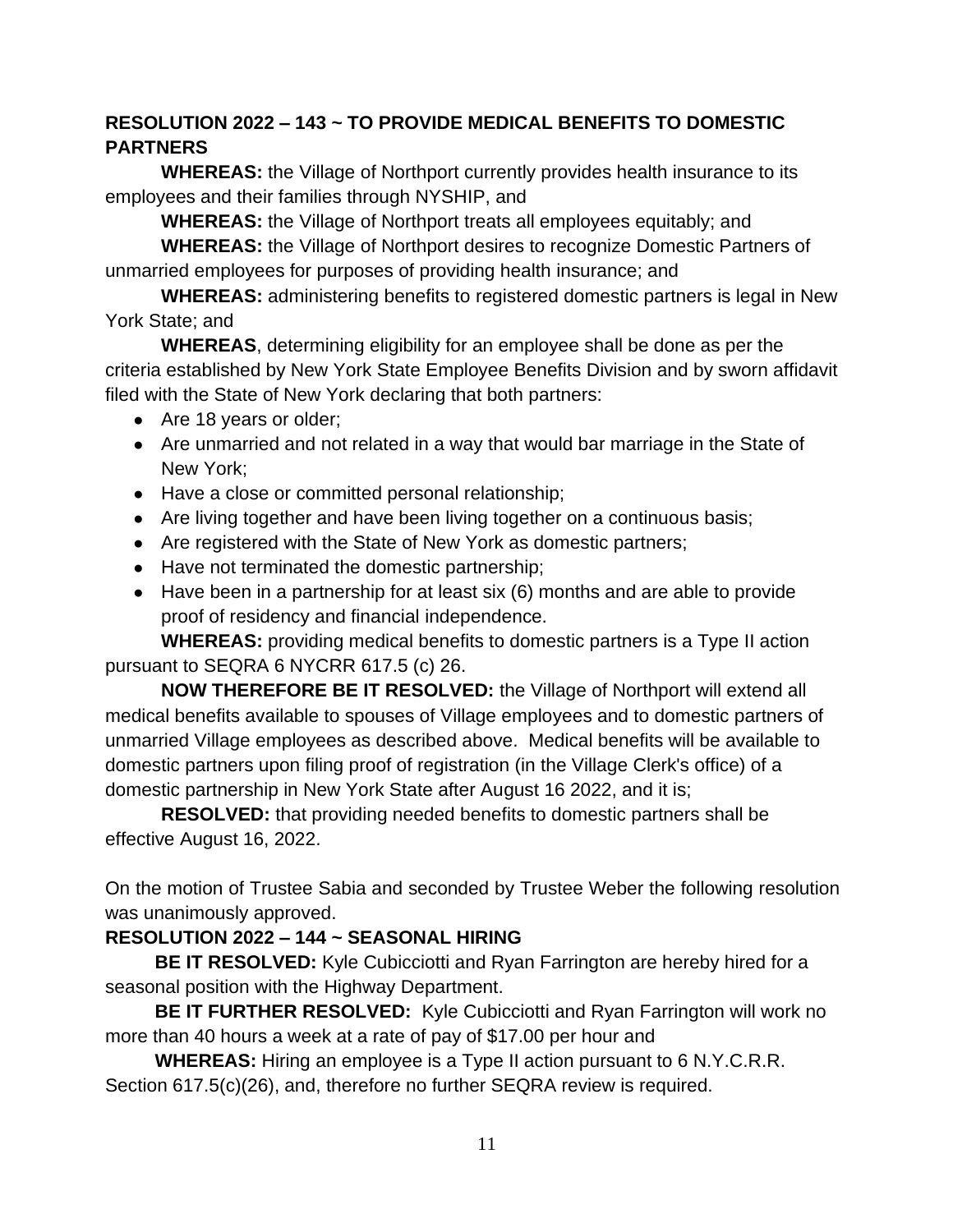On the motion of Trustee Sabia and seconded by Trustee Weber the following resolution was unanimously approved.

#### **RESOLUTION 2022 – 145 ~ HIGHWAY LABORER**

**BE IT RESOLVED:** Mark Romanczyk is hereby hired to the position of Laborer at the annual salary and other conditions of employment, pursuant to the collective Bargaining Agreement between the Village of Northport and Local 342, Long Island Public Service Employees.

 **WHEREAS:** Hiring of employees is a Type II action pursuant to 6 N.Y.C.R.R. Section 617.5(c)(26), and, therefore no further SEQRA review is required.

On the motion of Trustee Sabia and seconded by Trustee Pucillo the following resolution was unanimously approved.

## **RESOLUTION 2022 – 146 ~ NORTHPORT FISH MARKET SITE PLAN REFUND**

**WHEREAS:** A.E.G. Associates had submitted a site plan application to the Planning Board of the Village of Northport, and

**WHEREAS:** A.E.G. Associates paid a fee of one thousand dollars as an application fee for site plan review, and

**WHEREAS:** the Planning Board determined that a full site plan review was not required and therefore no formal site plan review was necessary, and

**WHEREAS:** A.E.G. Associates has requested a refund of their one-thousanddollar site plan application fee, and

**WHEREAS:** the Planning Board directed counsel to advise the Village Board of Trustees that because there was no formal site plan review, they had no objection to the Village Board refunding the fee to the applicant,

**NOW THEREFORE BE IT RESOLVED:** that The Village Board of Trustees hereby consents to a refund of the one thousand dollars (\$1000.00) application fee to A.E.G. Associates and directs the Treasurer's office to refund the application fee to A.E.G. Associates.

On the motion of Trustee Weber and seconded by Trustee Sabia the following resolution was unanimously approved.

#### **RESOLUTION 2022 – 147~ CLERK TRAINING**

**BE IT RESOLVED:** The Village Board authorizes the Village Clerk and Deputy Clerk to attend the New York Association of Local Government Records Officers for records management training to be held in Albany, NY June 12 – June 14, 2022. The cost of the training and lodging not to exceed \$1,600.00.

On the motion of Trustee Sabia and seconded by Trustee Dolan the following resolution was unanimously approved.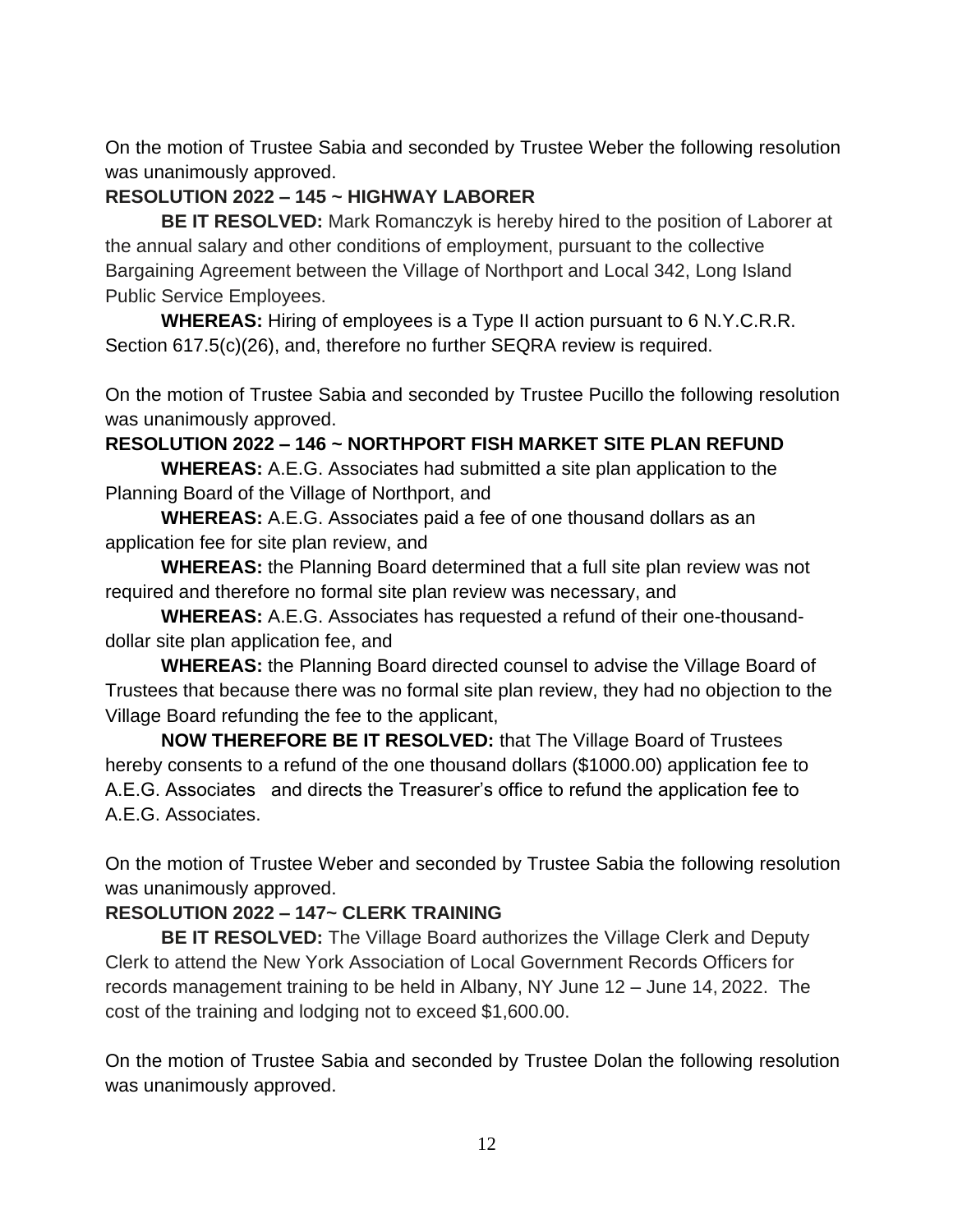## **RESOLUTION 2022- 148 ~ LOCAL SHARE FUNDING FOR STATE AND MUNICIPAL FACILITIES GRANT FUNDING SUBMISSION**

**WHEREAS:** The Village of Northport applied for \$200,000 from the State and Municipal Facilities Program (SAM) Grant for remediating sub watershed stormwater volume on Main Street; and

**WHEREAS:** The State source requires \$383,492.40 to meet estimated costs by the Village of Northport; and

**WHEREAS:** the grant requires a commitment and willingness to procure the local required funds,

**WHEREAS:** authorizing the execution of an agreement is a type II action pursuant to 6 NYCRR Section 617.5 (c) 24 and is not subject to any further action under SEQRA;

**BE IT RESOLVED:** The Village Treasurer is hereby authorized to allocate up to and not to exceed \$383,492.40 for funding to meet requirements the grant applied for and its desire to move forward with the project and the ability for the funding to be obligated within the time period set forth in the provisions of the grant.

On the motion of Trustee Dolan and seconded by Trustee Weber the following resolution was unanimously approved.

## **RESOLUTION 2022 – 149 ~ WELLNESS PROGRAM**

**WHEREAS**: The wellness program is a continuing program offered by the Village of Northport for the betterment of its residents.

**BE IT RESOLVED:** That the Mayor is hereby authorized to execute an agreement with Northport MMA LLC d/b/a "Revolution Fitness" to offer complimentary fitness classes at the Northport Village Gazebo on Saturday mornings from 10:00am – 11:00am, June 18 – September 3, 2022 as a part of said Wellness Program.

On the motion of Trustee Sabia and seconded by Trustee Pucillo the following resolution was unanimously approved.

## **RESOLUTION 2022 - 150 ~ SCHEDULING A PUBLIC HEARING TO CONSIDER AUTHORIZING THE MAYOR TO EXECUTE A LICENSE AGREEMENT FOR A PARCEL IN THE VILLAGE OF NORTHPORT ADJACENT TO PROPERTY OWNED BY DANIEL MAHONEY**

**WHEREAS:** the Village of Northport is the owner of a certain parcel of real property which is vacant land/right-of-way located adjacent to, NY District 0404, Section 13, Block 1, Lot 4, (resident property) and

**WHEREAS:** the owner of adjacent property located at, NY (SCTM 0404-013.00- 01.00-004.000), has approached the Village of Northport and requested that the Village allow his driveway retaining wall to remain and be maintained or reconstituted if needed, and

**WHEREAS:** the Village Asst. to the Mayor and Village Administrator have inspected the premises and have no objection to the wall remaining, and